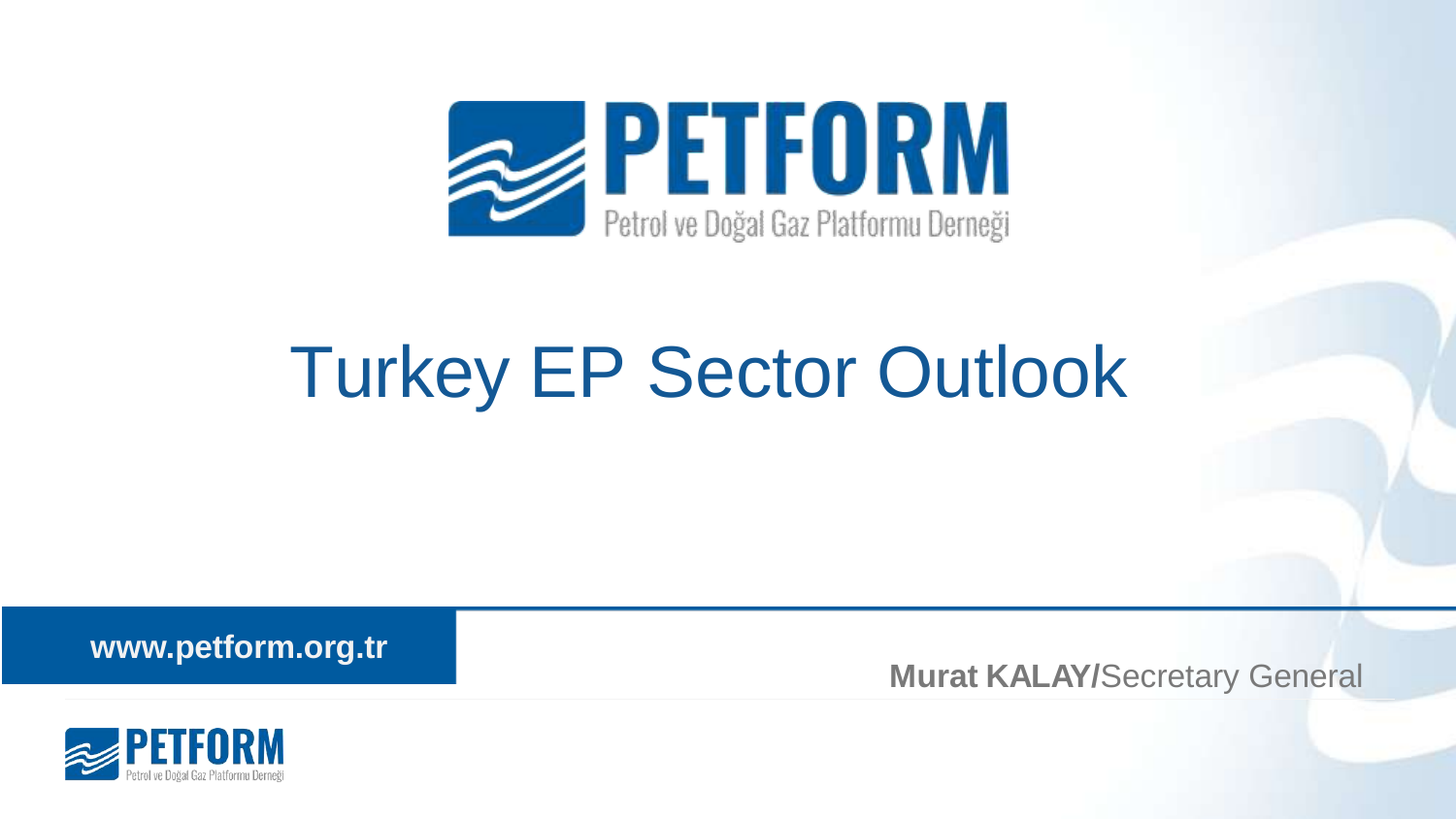

## About **PETFORM**

Established in 2000, PETFORM has played a crucial role in the transfer of private sector views to the public authorities regarding to Turkish energy legislation amendments. Member companies mainly have activities in 2 sectors:

- Exploration & Production Sector
- Natural Gas Market

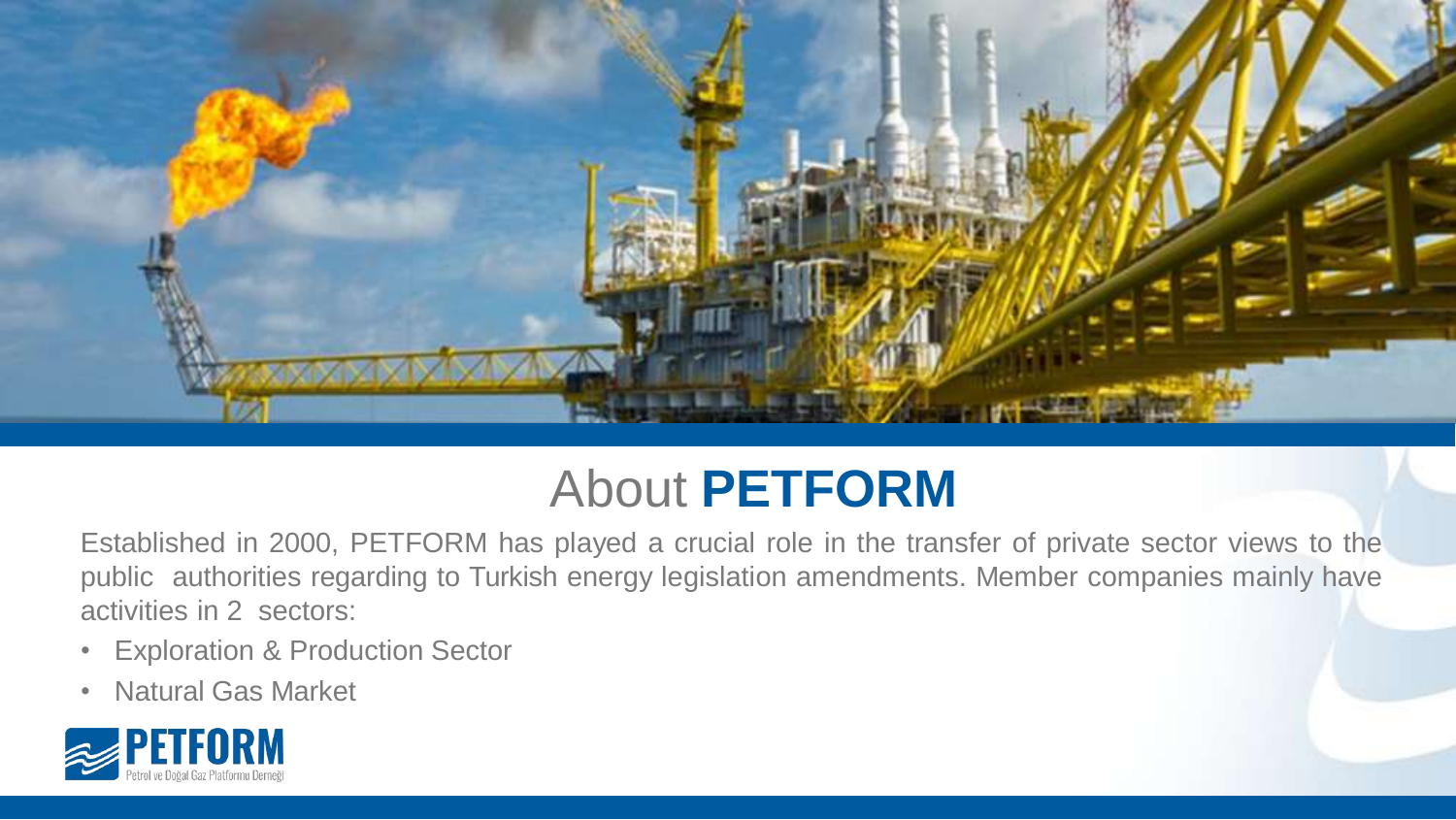### **2011-2020 Turkey- Natural Gas Importation and Production**



■Yerli Doğal Gaz Üretimi Local Natural Gas Production Doğal Gaz Net İthalatı Net Natural Gas Importation Werli Üretim Oranı **Local Production Ratio** 



**Source: EMRA &TPAO**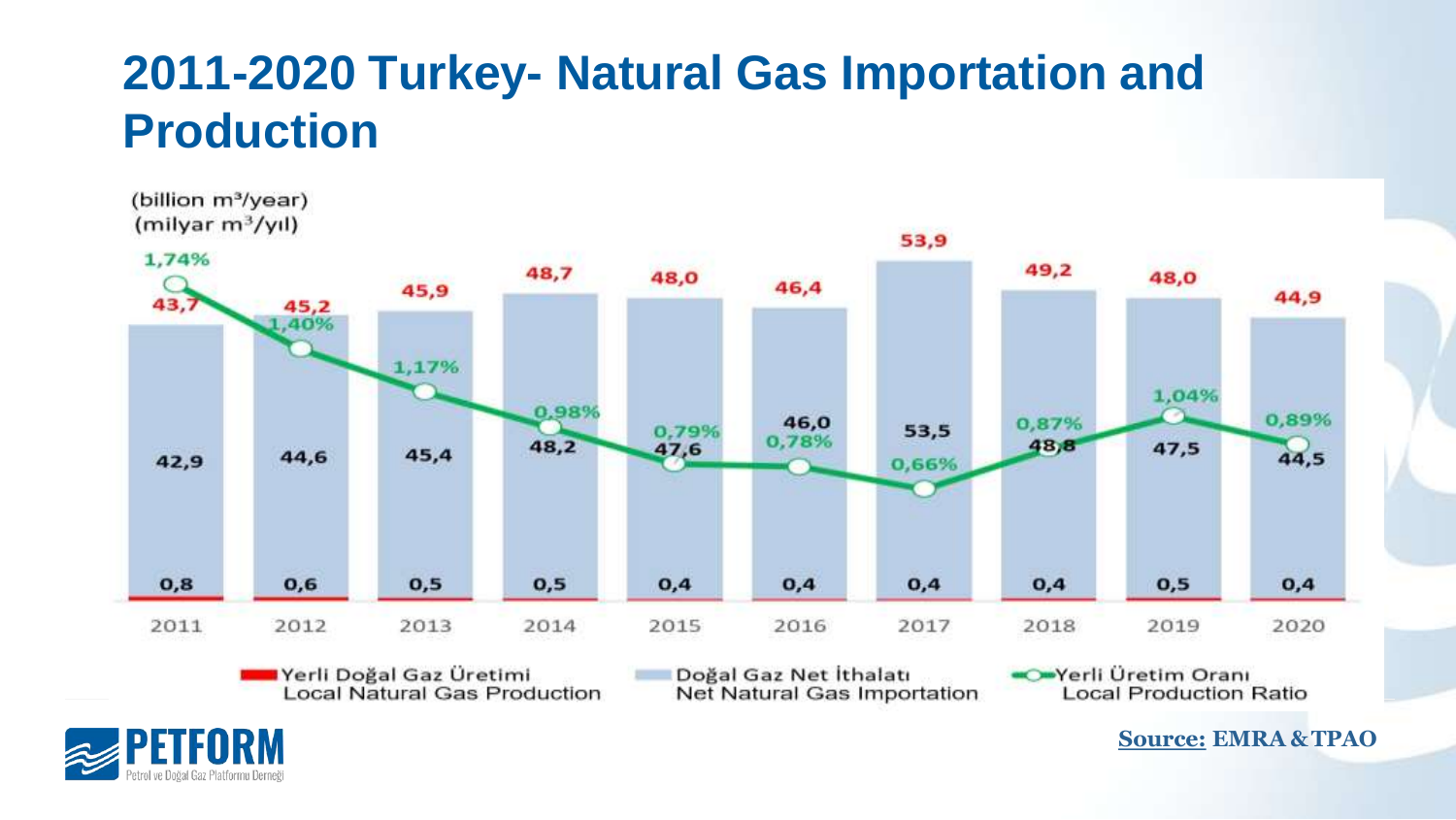#### **2010-2020 Turkey-Crude Oil Production**



**Source: MENR-GDMPA**

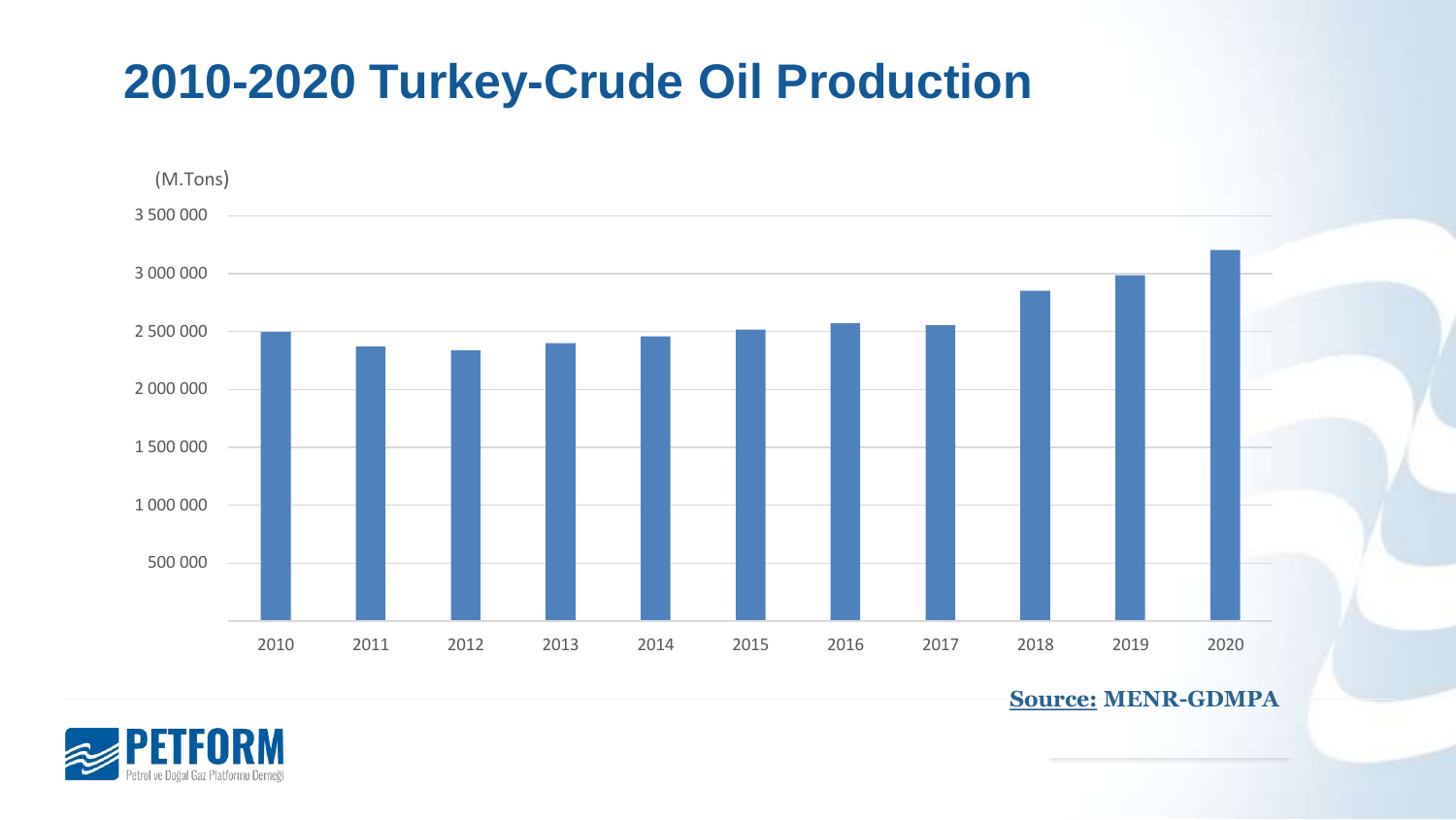## **Turkey-Crude Oil Importation (2019-2020)**



Comparison of Crude Oil Import in 2019 and 2020 (tonnes)

**Source: EMRA**

**Total importation (2019): 31,1 M tonnes Total importation (2020): 29,3 M tonnes**

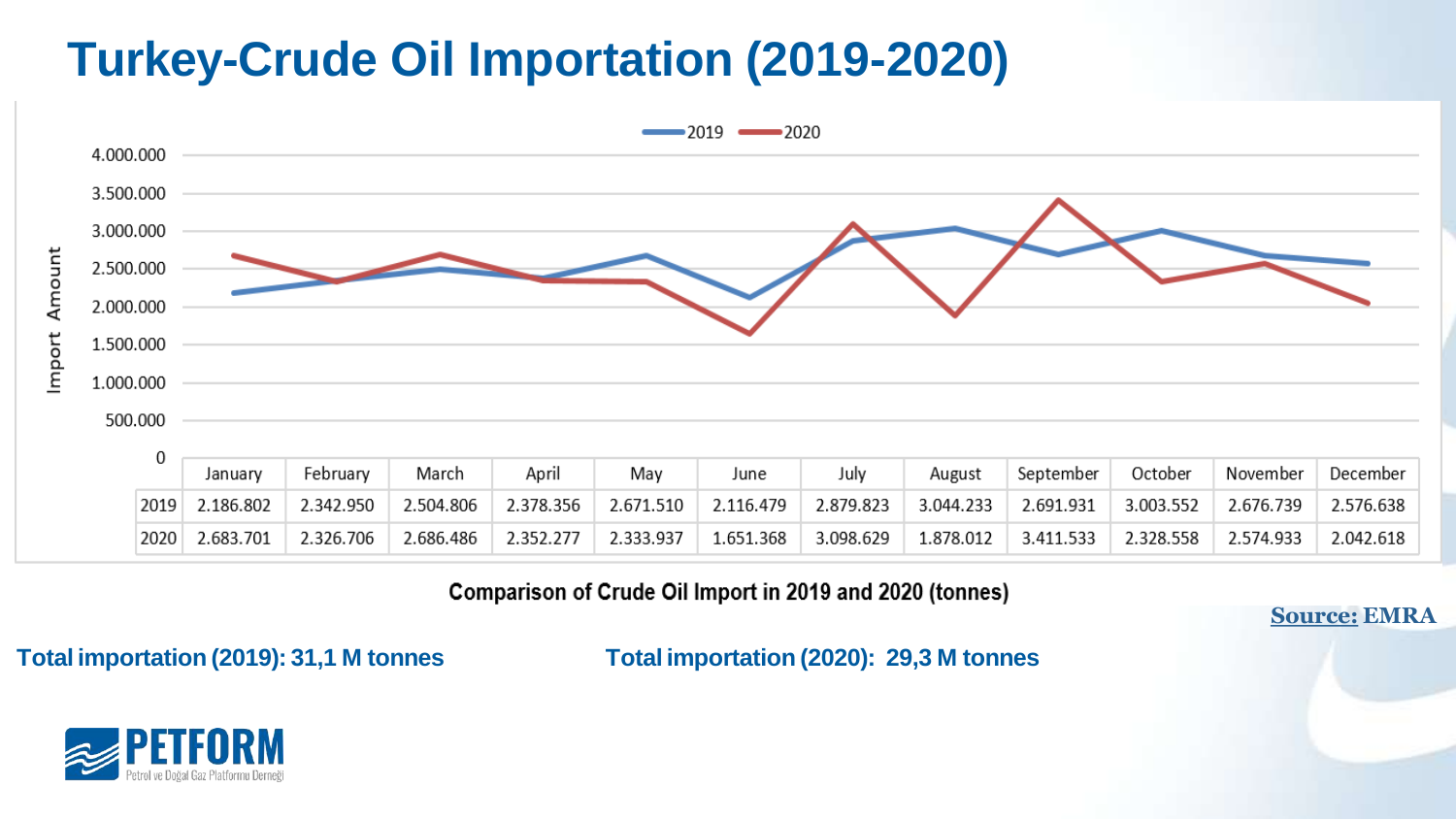## **Types of the Wells**

| <b>YILLAR</b><br><b>YEARS</b> | <b>KUYU CİNSLERİ</b><br>- WELL TYPES |                                |                                   |                                |                                    |                                |                                       |                                |                                     |                                |                               |                                |
|-------------------------------|--------------------------------------|--------------------------------|-----------------------------------|--------------------------------|------------------------------------|--------------------------------|---------------------------------------|--------------------------------|-------------------------------------|--------------------------------|-------------------------------|--------------------------------|
|                               | <b>ARAMA</b><br><b>EXPLORATION</b>   |                                | <b>TESPIT</b><br><b>EXTENSION</b> |                                | <b>URETIM</b><br><b>PRODUCTION</b> |                                | <b>ENJEKSIYON</b><br><b>INJECTION</b> |                                | <b>JEO. İSTİKŞAF</b><br>GEO.INVEST. |                                | <b>TOPLAM</b><br><b>TOTAL</b> |                                |
|                               | <b>ADET</b><br>NO.                   | <b>METRAJ</b><br><b>METRES</b> | <b>ADET</b><br>NO.                | <b>METRAJ</b><br><b>METRES</b> | <b>ADET</b><br>NO.                 | <b>METRAJ</b><br><b>METRES</b> | <b>ADET</b><br>NO.                    | <b>METRAJ</b><br><b>METRES</b> | <b>ADET</b><br>NO.                  | <b>METRAJ</b><br><b>METRES</b> | <b>ADET</b><br>NO.            | <b>METRAJ</b><br><b>METRES</b> |
|                               |                                      |                                |                                   |                                |                                    |                                |                                       |                                |                                     |                                |                               |                                |
| 2010                          | 93                                   | 150.981,6                      | 52                                | 78.258,0                       | 62                                 | 93.815,4                       |                                       |                                |                                     |                                | 207                           | 323.055,0                      |
| 2011                          | 81                                   | 143.675,0                      | 27                                | 41.176,5                       | 61                                 | 110.306,0                      | $\overline{2}$                        | 2.792,0                        |                                     |                                | 171                           | 297.949,5                      |
| 2012                          | 83                                   | 159.451,0                      | 23                                | 42.083,0                       | 52                                 | 95.042,0                       |                                       |                                | 1                                   | 2.940,0                        | 159                           | 299.516,0                      |
| 2013                          | 67                                   | 122.681,0                      | 32                                | 63.465,0                       | 74                                 | 117.499,0                      |                                       | 473,0                          |                                     | 916,0                          | 173                           | 305.034,0                      |
| 2014                          | 48                                   | 103.531,0                      | 39                                | 85.669,0                       | 99                                 | 186.114,0                      | $\overline{2}$                        | 3.832,0                        |                                     |                                | 188                           | 379.146,0                      |
| 2015                          | 31                                   | 68.247,0                       | 8                                 | 25.449,0                       | 23                                 | 42.083,0                       |                                       |                                |                                     |                                | 62                            | 135.779,0                      |
| 2016                          | 13                                   | 20.272,0                       | 9                                 | 16.054,5                       | 22                                 | 38.972,0                       |                                       |                                |                                     |                                | 44                            | 75.298,5                       |
| 2017                          | 21                                   | 37.795,0                       | 20                                | 38.444,0                       | 40                                 | 67.043,0                       |                                       |                                |                                     |                                | 81                            | 143.282,0                      |
| 2018                          | 30                                   | 80.756,0                       | 18                                | 38.161,0                       | 51                                 | 91.423,0                       |                                       |                                |                                     |                                | 99                            | 210.340,0                      |
| 2019                          | 56                                   | 148.324,0                      | 22                                | 55.216,0                       | 73                                 | 132.677,0                      |                                       | 1.839,0                        | 2                                   | 2.807,0                        | 153                           | 340.863,0                      |
| 2020                          | 40                                   | 86.869,0                       | 19                                | 43.262,0                       | 48                                 | 106.346,0                      |                                       |                                |                                     |                                | 107                           | 236.477,0                      |



**Source: MENR-GDMPA**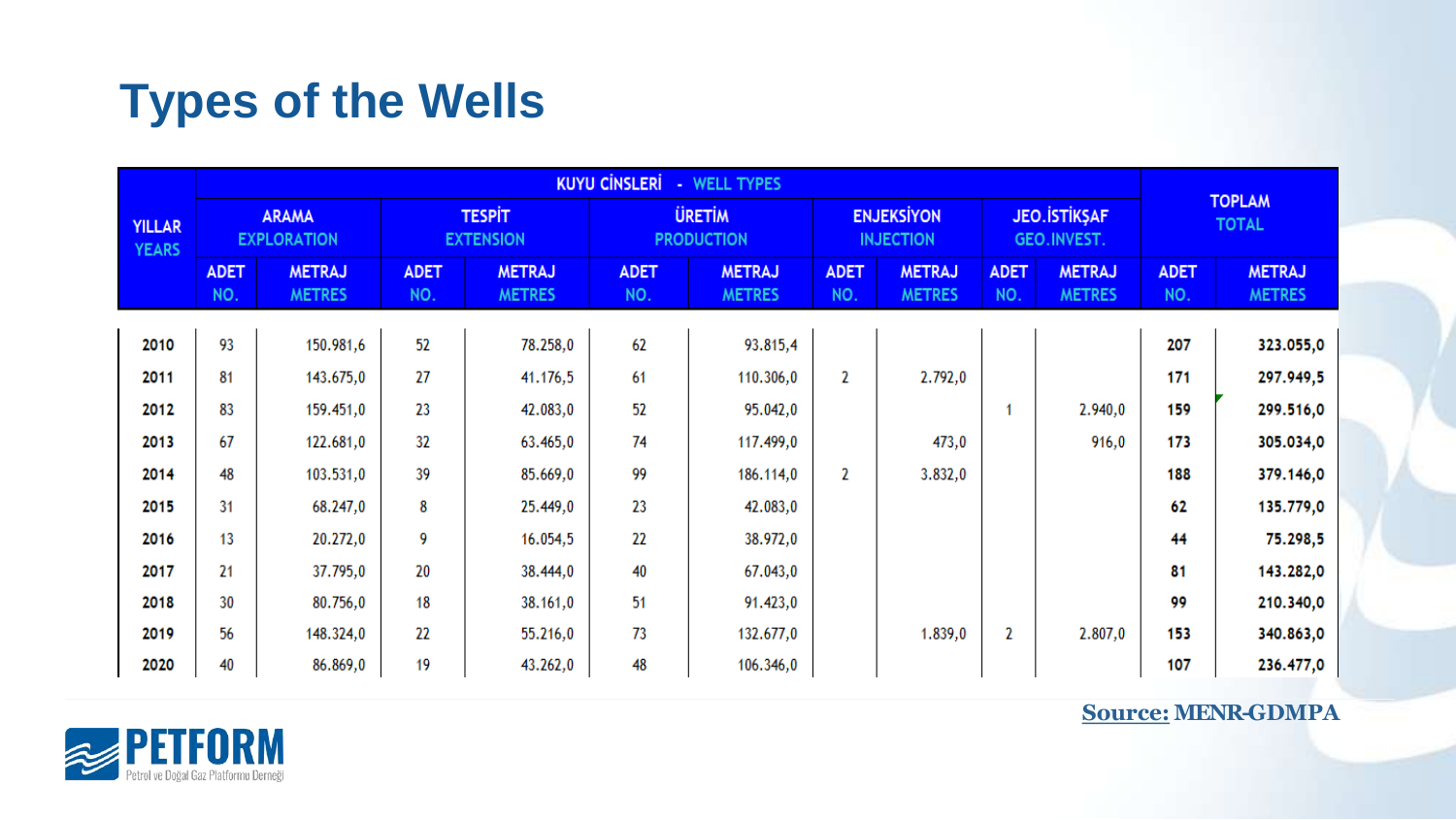#### **Licence Status**



**Exploration Licences: 331**

**Production Licences: 160**

**Total EP Companies: 39 (12 Foreign / 27 Local)**

RM

**Source: GDMPA**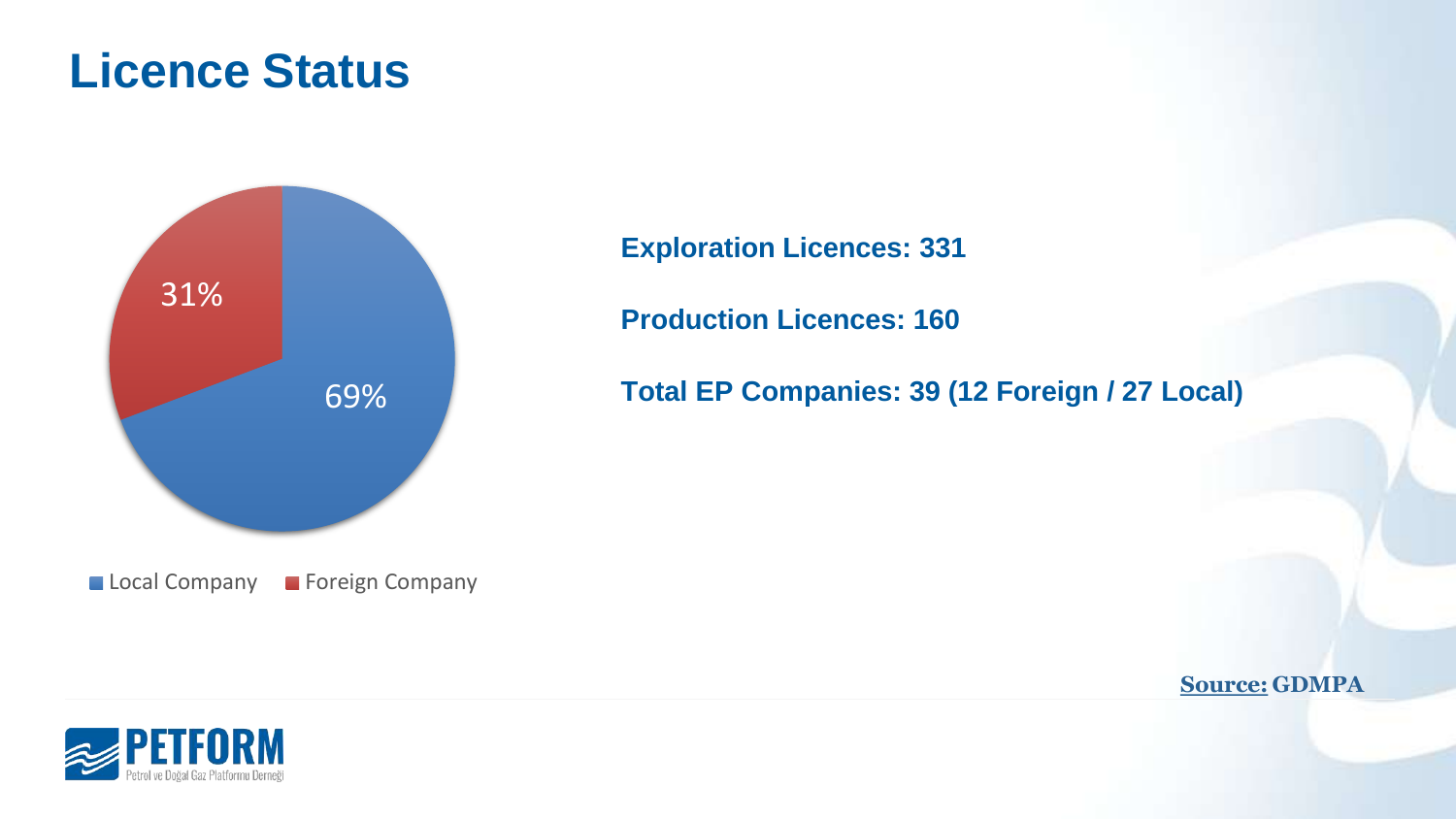#### **Offshore Activities – Black Sea Natural Gas Discovery**



- **TPAO has made a second discovery in the lower section of Tuna-1 well adding another 85 BCM and totaling 405 BCM gas , ranks as one of the largest natural gas discovery in 2020 in the world**.
- **This exploration success will provide a major boost to Turkey's economic growth by supplying natural gas for decades.**



**Source: TPAO**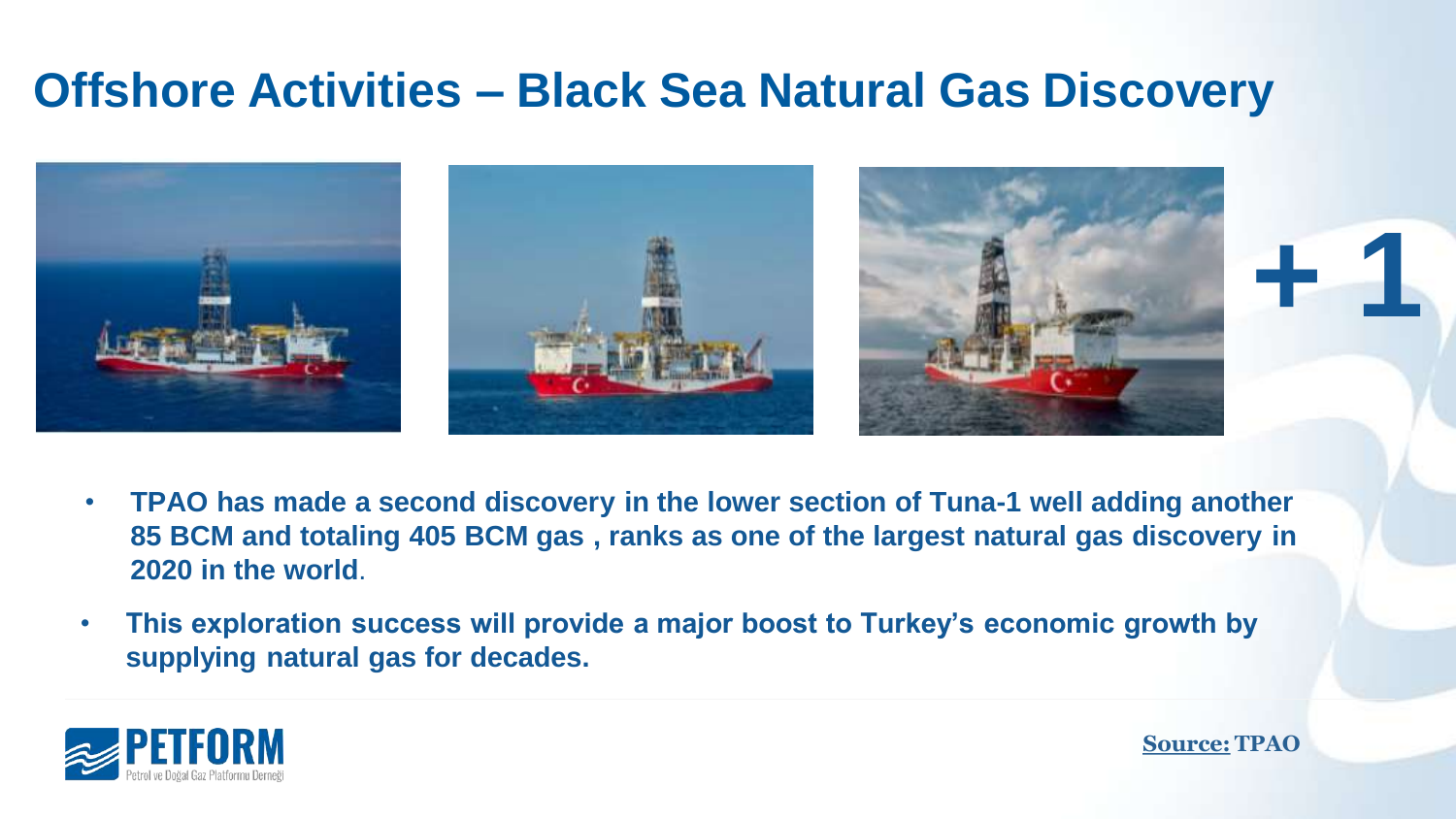#### **Black Sea Natural Gas Discovery**



**Source: MENR-TPAO-EMRA**

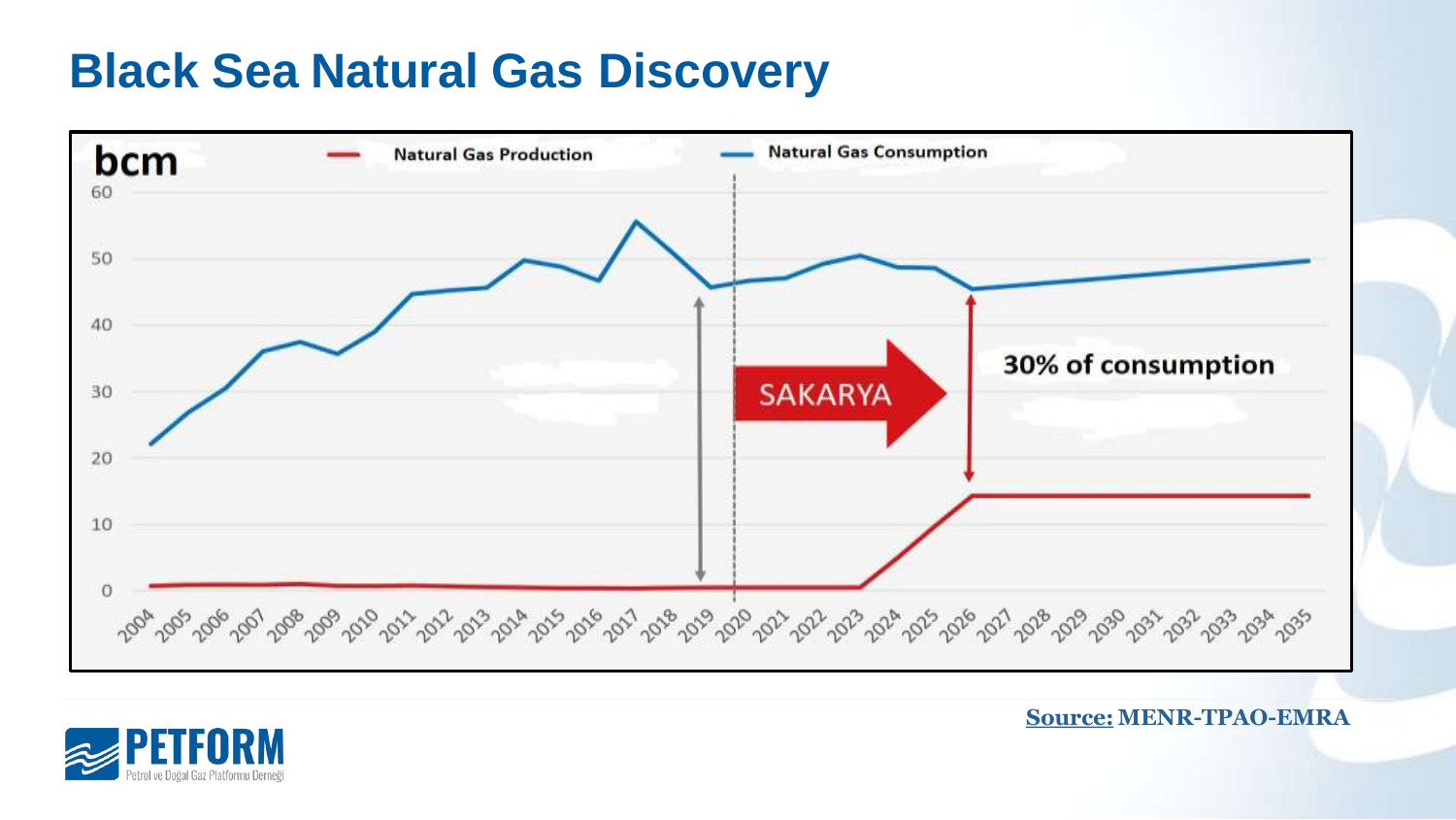# **Teşekkürler…**